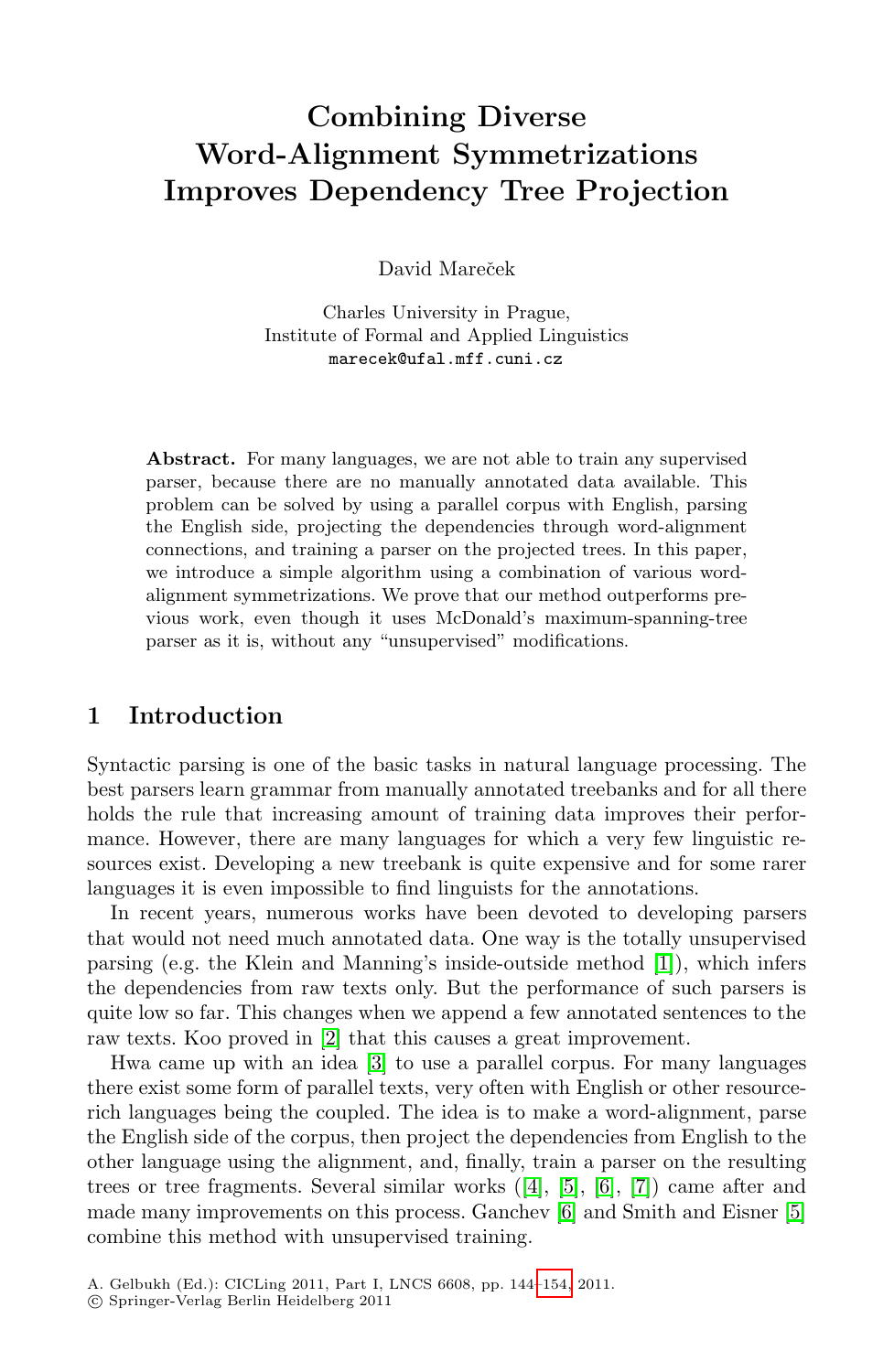In all our experiments, we project dependency trees from English to other languages, denoted by the attribute *foreign* or letter *X* throughout the text. However, our approach should be effortlessly applicable also for language pairs with other source language.

When implementing the word alignment task in a parallel corpus, one can hardly expect only perfect 1:1 alignment links (e.g. due to typological language differences). If M:N links are allowed, a wide scale of alignment link types arises. Some of them are necessary or reasonable from one viewpoint, but spurious from the other (e.g. when aligning functional words). Hence, the fact that it is difficult to get one single ultimate word alignment, is not implied only by technical imperfectness of current implementations, but rather by the nature of languages. Simply said, different alignment schemes must be for different tasks. However, this paper shows that we can profit from the diversity.

The novel contribution of this paper lies in exploiting several types of wordalignment links; the previously published works expected a single word alignment on the input, but we show that co[mb](#page-3-0)ining more asymmetric sentence alignments le[ads](#page-6-0) to better [re](#page-7-0)sults. Different types of alignment links can imply different reliability of projected edges, which provides the proj[ec](#page-9-0)tion procedure with additional information. Furthermore, we also establish a method for filtering out the noise before training the parser. We use so called *alignment sparseness* and *non-projectivity* metrics for filtering sentences.

In Section 2, we comment previo[us](#page-10-3) works related to dependency projection. Section 3 describes word-alignment symmetrizations and discuss their suitability. Our projection algorithm is described in Section 4 and the process of data filtering is in Section 5. In Section 6, we present parsing accuracies on various languages and compare them to previous works. We conclude in Section 7.

## **2 Related Work**

Our projection method was inspired by Hwa's work [4] from 2005, in which word alignment was used for projecting dependencies from English into Spanish and Chinese. They solved the "more counterpart" problem (what to do if an English word [ha](#page-10-4)s more than one corresponding word) by choosing the leftmost corresponding word as a main node; each other corresponding word then beco[me](#page-10-5)s dependent on the previous one (left-to-right dependencies). Unlike us, they used only one type of alignment link and they did not specify which method of symmetrization they used. They also introduced the data pruning criteria for filtering out the sentences where the alignment is bad (e.g. too many not aligned words or too many counterparts for one word) and added some hand-written rules to handle heterogeneity of different annotation schemas.

Smith and Eisner introduced in [5] quasi-synchronous grammar features for dependency projection and adaptation of annotation.

Ganchev et al. use in [6] so called "conserved dependencies", in which counterparts of governing and dependent word form a dependency edge (with the same orientation) in English. They ran an unsupervised parser with posterior regularization, in which inferred dependencies should correspond to projected ones.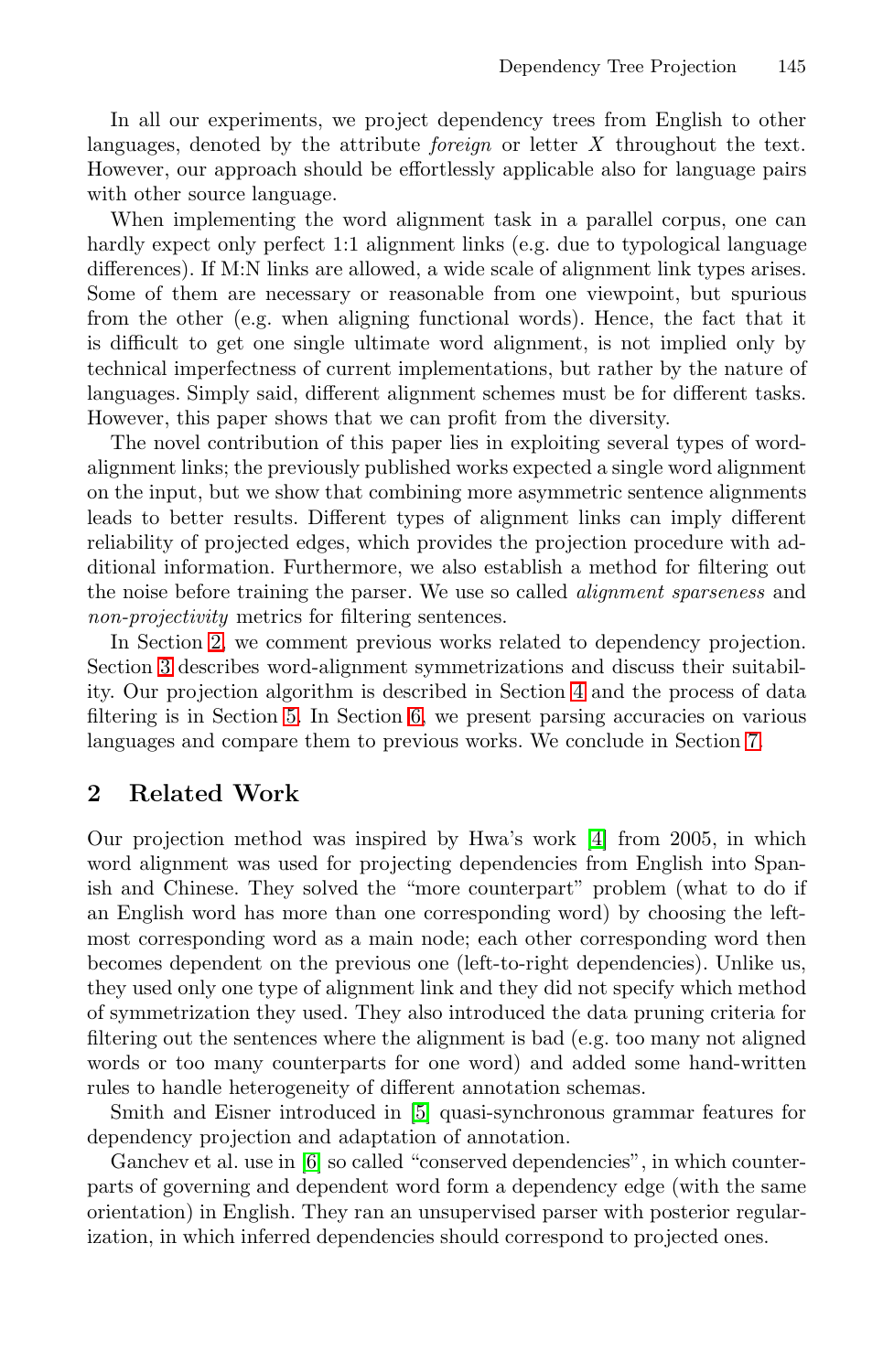Jiang and Liu use in [7] a matrix with alignment probabilities instead of the ali[gn](#page-10-8)ment itself in their projection algorithm. They compute a score for each possible link between the two parallel sentences and then, using a threshold, train a parser on the projected dependencies. T[hey](#page-2-0) made the evaluation on the same Chinese data as in [4] and obtained better accuracy.

## **3 [A](#page-10-8)lignme[nt](#page-2-0) Sy[m](#page-2-1)metrization Methods**

[W](#page-3-1)e use GIZA<sup>++</sup> tool [8] to make word-alignments in parallel corpora. The alignment created by GIZA++ is asymmetric. For each word in one language just one counterpart in the other language is found, as it is depicted in Figure 1. Standard practice in machine translation tools is to run this alignment twice in both the directions (source-to-target and target-to-source) and use one of symmetrization methods described in [8]. For example, if we make an intersection of the two asymmetric alignments in Figures 1 and 2, we get the symmetric alignment, which is in Figure 3.

<span id="page-2-0"></span>

**Fig. 1.** German-to-English alignment example. From each word in the German sentence "Eine*(A)* Koordination*(coordination)* finanzpolitischer*(fiscal)* Maßnahmen*(policies)* kann*(can)* in*(in)* der*(the)* Tat*(fact)* kontraproduktiv*(contraproductive)* sein*(be)*." a link is made to just one English wor[d.](#page-2-1)

Our task is different from machine translation. We do not need to make any symmetrization, because the task itself is asymmetric. We have a parse tree in English and we want to project it to the other (foreign) language. We would like to know a counterpart for each foreign word, because each foreign word must depend on some other foreign word in the new tree. On the other hand, we do not need to know a counterpart for each English word. From this point of view, the asymmetric alignment *X-to-English* (Figure 2) seems to be more useful for the projection of dependencies than the opposite alignment *English-to-X*.

Of course, symmetrized alignment is useful too. If a connection between two words appears in both *X-to-English* (*XtoEN*) and *English-to-X* (*EN toX*), it should be more preferred. Beside the *intersection* (*INT* ) alignment, which is

<span id="page-2-1"></span>

**Fig. 2.** English-to-German alignment example. A link is made from each English word.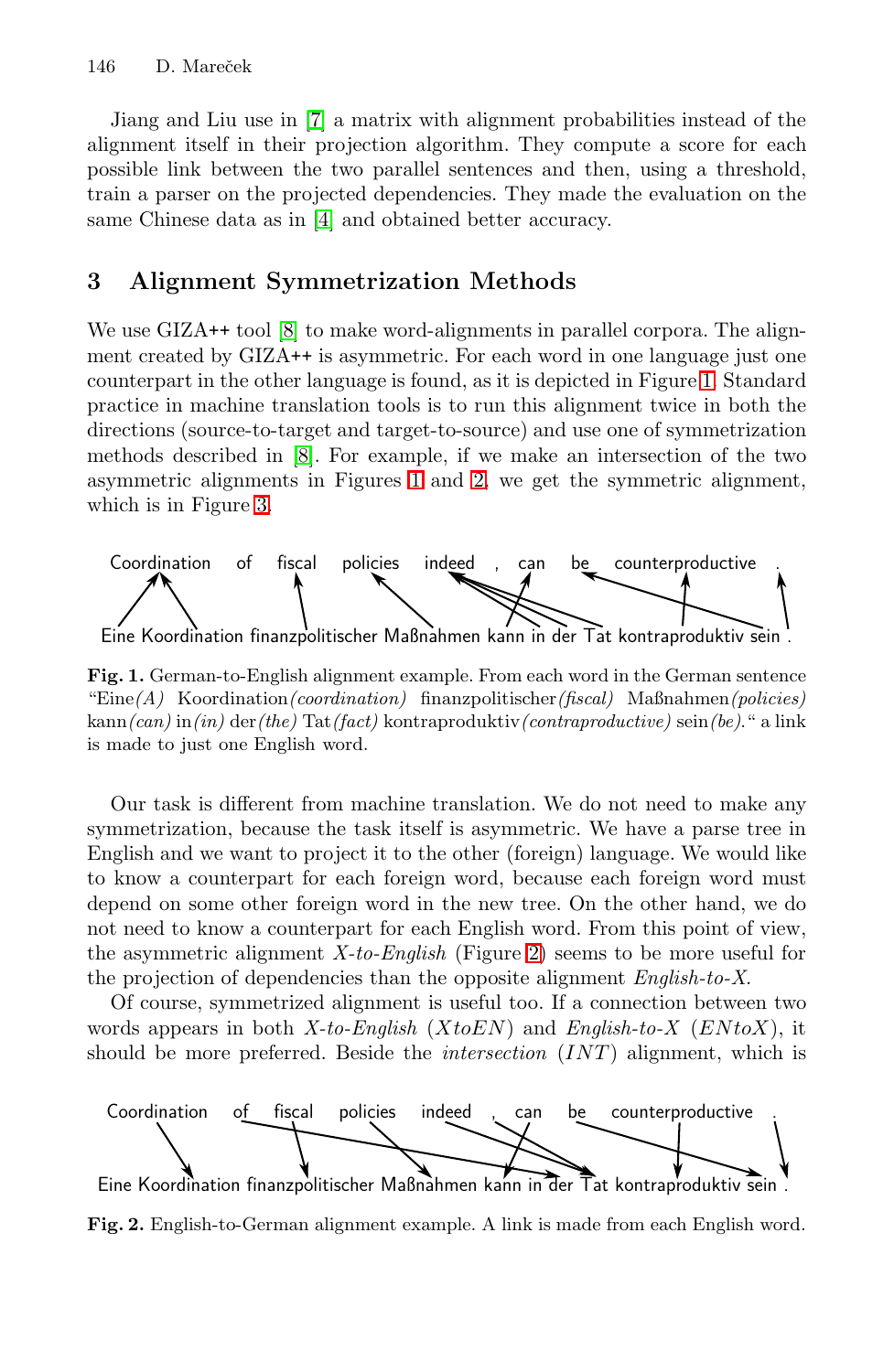<span id="page-3-2"></span><span id="page-3-1"></span>

**Fig. 4.** Example of grow-diag-final-and alignment

<span id="page-3-0"></span>depicted in Figure 3, we will use in this work also so called *grow-diag-final-and* (*GDF A*) alignment (Figure 4), in which there are all links from the intersection alignment and some other links adjacent to already added links. All the symmetrization methods are described in [8].

## **4 Algorithm for Projecting Dependency Trees**

In this section, we describe our projection algorithm in detail. We present the setting which led to the best projection results across languages we tested. However, it is possible that a slightly different setting would be more useful for some other languages.

## **4.1 Assignment of Corresponding Words**

First of all, we go through the English sentence and for each English word  $e_i$  we find a set of corresponding foreign words  $C(e_i)=[f_{c_1}, f_{c_2}, \ldots]$ . The set can be empty as well as it can contain [mo](#page-4-0)re than one foreign word. But every foreign word can belong at most to one English word.

The foreign words  $f_{c_j}$  in the sets  $C(e_i)$  are ordered according to the type of alignment connection between  $f_{c_j}$  and  $e_i$ . In the first position, there is a word connected by an *intersection* link (if it exists). This links have the highest weight since they are confirmed by both GIZA++ runs. They are followed by words connected by alignment links *X-to-English* that are also in *grow-diagfinal-and* alignment. Words connected only by *X-to-English* links are at the end. The whole procedure is described in detail in Figure 5. The first three loops add words into sets sequentially; the last loop searches for English words that have no correspondent so far and if such English word  $e_i$  is linked to some word  $f_j$ and  $f_i$  is not the only word in its set,  $f_i$  is transfered to  $C(e_i)$ .

This assignment method ensures that each foreign word now belongs to just one English word. In this point we differ from previous works. This helps in searching dependencies for words that do not have its own counterpart in English (mostly the function words). Such word then becomes dependent on a word with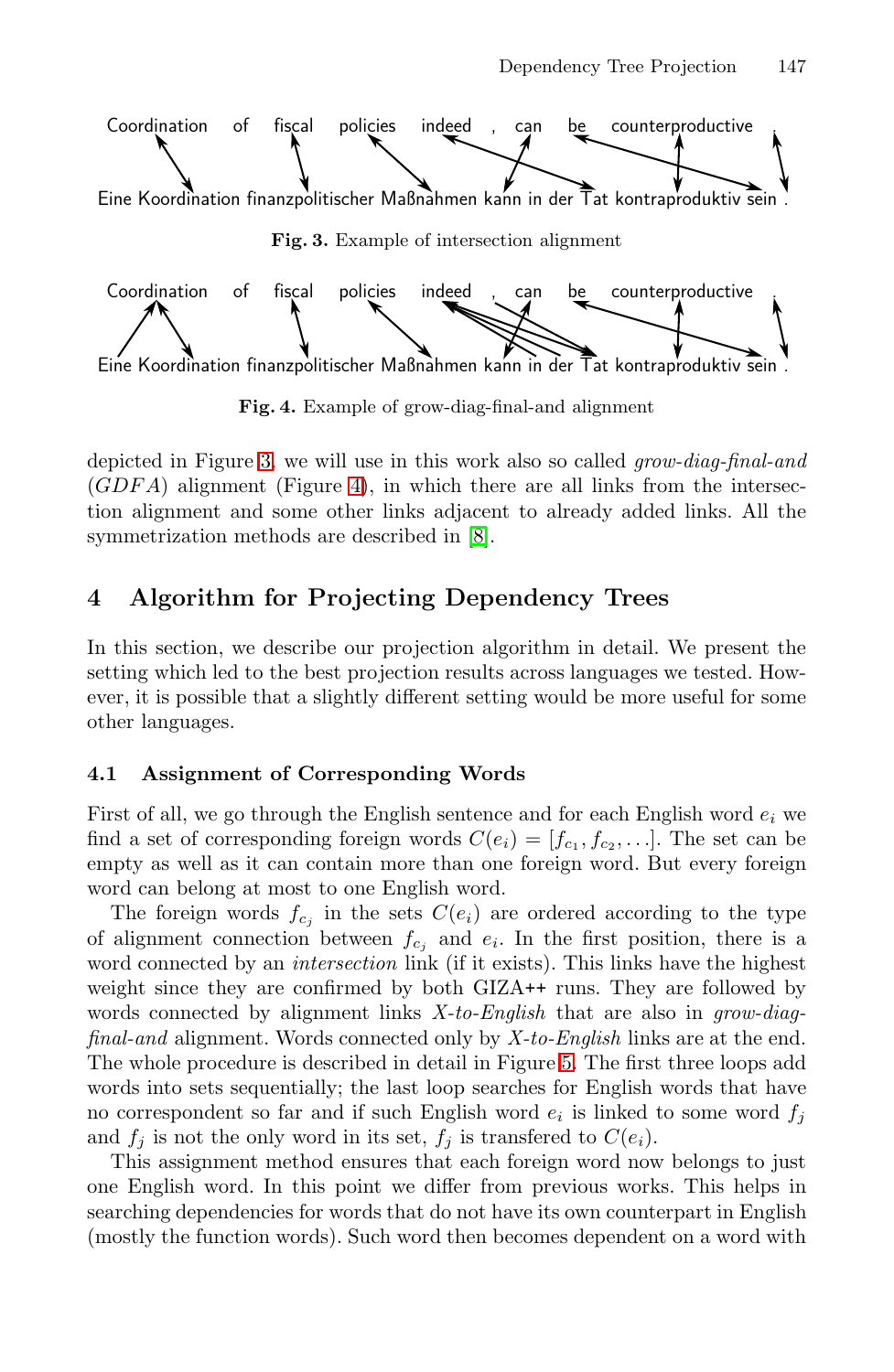```
Input: INT, GDF A, XtoEN, EN toX . . . various alignments of a sentence
Output: C . . . sets of correspondent words for each English word
foreach [e_i, f_j] \in INT do
   Push f_j to C(e_i);
end
foreach [ei, fj ] ∈ (GDF A ∩ XtoEN) \ INT do
   Push f_j to C(e_i);
end
{\bf forceach} [e_i, f_j] \in XtoEN \setminus GDFA do
   Push f_i to C(e_i);
end
foreach [ei, fj ] ∈ (EN toX ∪ GDF A) \ INT do
   e_k \leftarrow such English node for which f_j \in C(e_k);
   if C(e_k)[0] \neq f_j then
       Delete f_j from C(e_k);
       Push f_j to C(e_i);
   end
end
```
<span id="page-4-0"></span>**Fig. 5.** Algorithm for assignment of corresponding words

which it shares its counterpart. Since the shared counterpart is only one (it is determined by the *X-to-English* alignment), we do not need to use any heuristic for choosing one as it is in [4].

To conclude, the acquired sets of corresponding words are very close to the *X-to-English* alignment, only some connections are substituted by *English-to-X* links so that more English words would be covered. Of course, there are many other possibilities [how](#page-5-0) to deal with different alignment symmetrizations, but this method see[ms](#page-5-1) to be the best for our testing languages.

## **4.2 Building the Dependency Tree**

The algorithm for building the depende[nc](#page-5-1)y tree of a foreign sentence consists of one recursive function project subtree(). It goes through the English tree in a depth-first manner and builds the foreign tree at the same time. The process is described in pseudo-code in Figure 6. The example of an English-to-German projection is depicted in Figure 7.

When an English node  $e_i$  is processed, we choose from the ordered set of corresponding words  $C(e_i)$  the first one and declare it as the *main counterpart*. The other corresponding words then become its children.

We demonstrate the algorithm on an example in Figure 7. The English node *indeed* has three corresponding words in the German sentence: *in*, *der*, and *Tat*. While the word *Tat* is connected to *indeed* by an *intersection* link, the other two words are connected only with *grow-diag-final-and* links. This means that  $C(indeed) = [Tat, in, der]$  and *Tat* becomes the main counterpart of *indeed* and the words *in* and *der* become its children.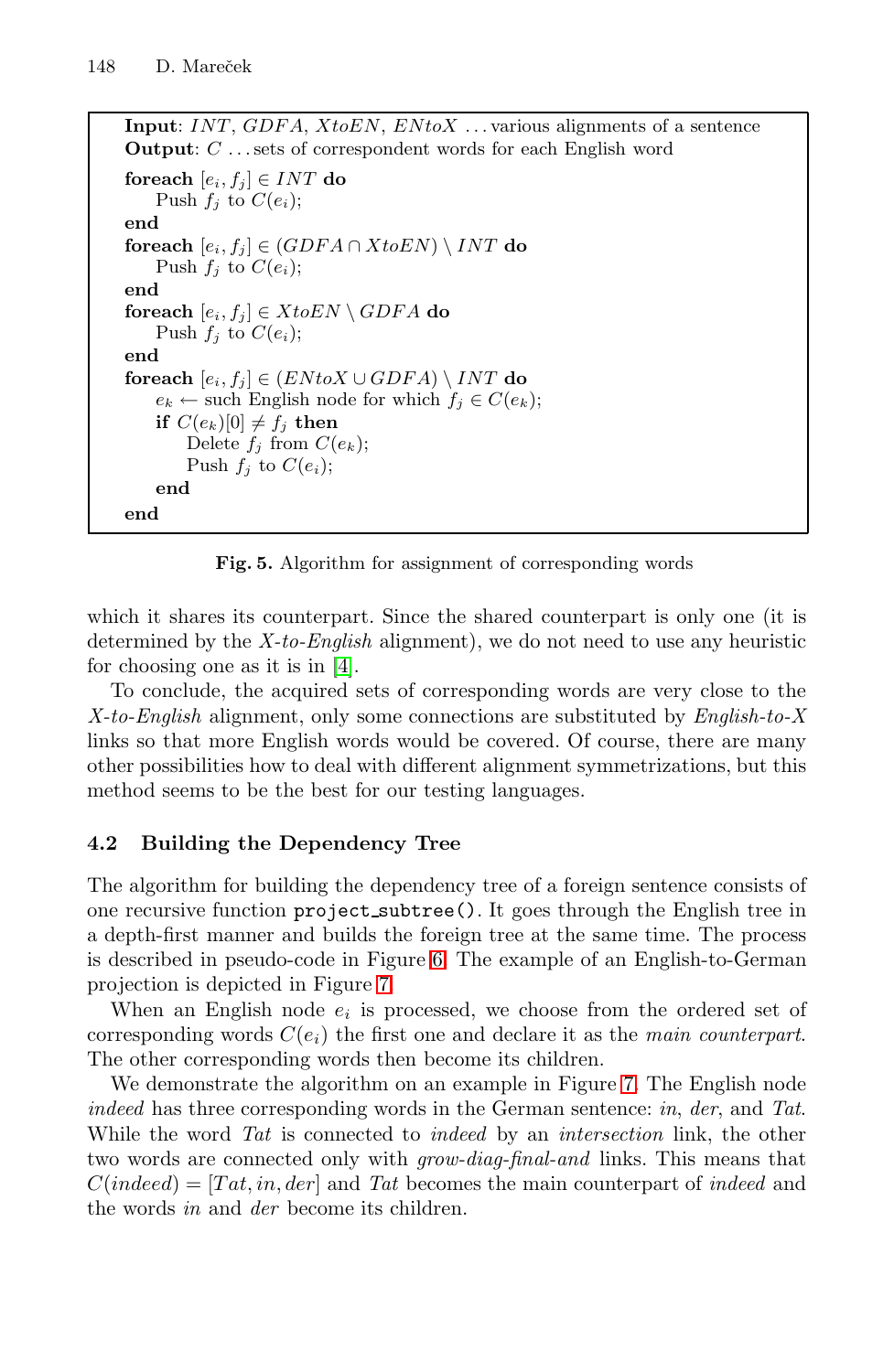```
e\text{-}root = technical root of English parse tree;
f\text{-}root = technical root of foreign parse tree;
build subtree(e root, f root);
function build subtree(e node, f node);
begin
    foreach e child ∈ children(e node) do
       if |C(e \text{ child})| = 0 then
            build subtree(e child, f node);
       else
            main\_f\_child \leftarrow C(e\_child)[0];parent(main_f\_child) \leftarrow f\_node;foreach f child \in C(e child) do
                if f child \neq main f child then
                    parent(f\_child) \leftarrow main\_f\_child;end
            end
            build subtree(e child, main f child);
       end
    end
end
```
<span id="page-5-0"></span>**Fig. 6.** Algorithm for projection of dependency trees



<span id="page-5-1"></span>**Fig. 7.** Projection of an English dependency tree into German. Intersection connections are depicted by solid arrows, other are dashed.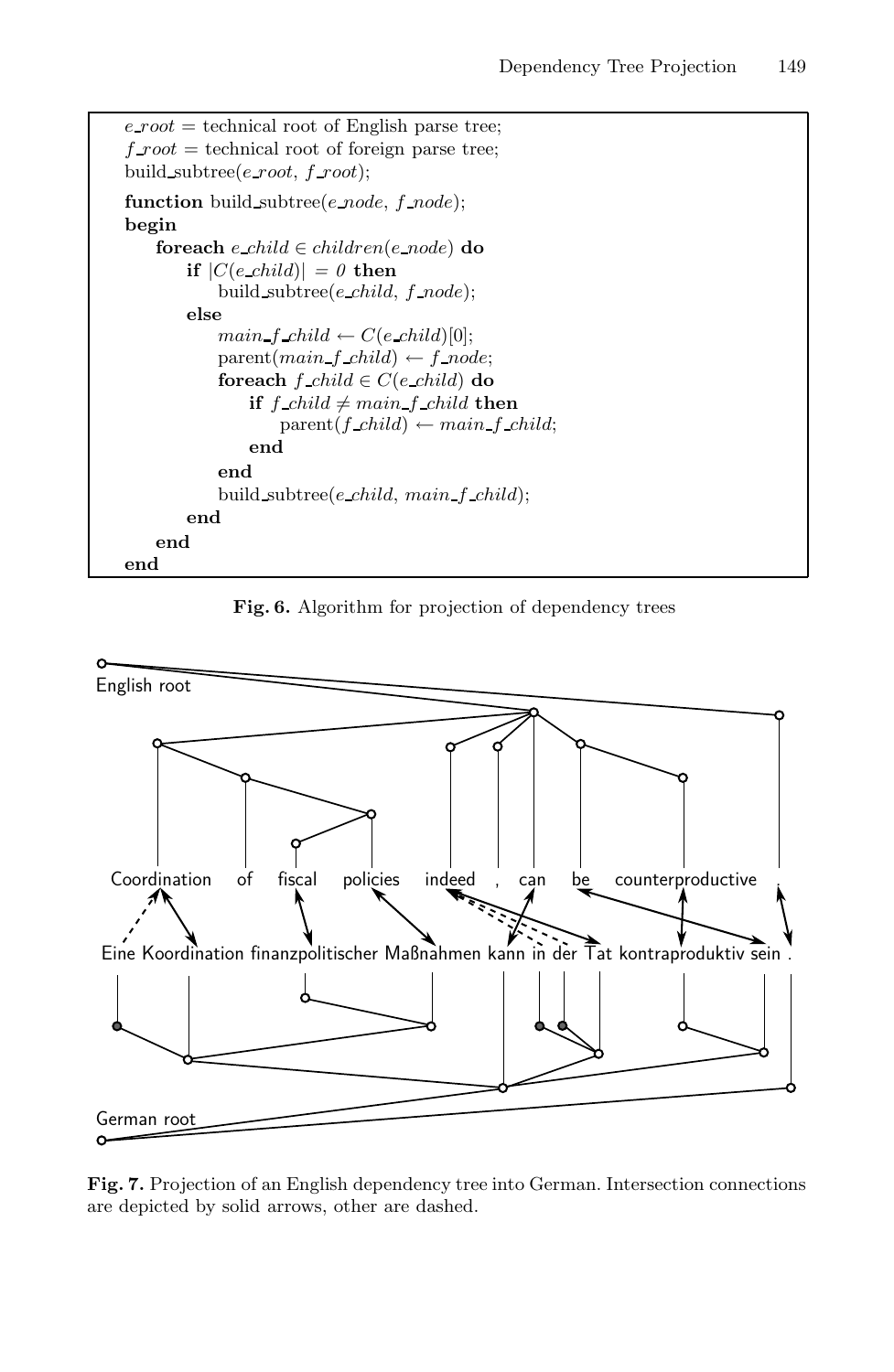<span id="page-6-0"></span>Another problem which must be solved is dealing with English nodes that have an empty set of corresponding words, for example the English preposition *of*. In these cases, the algorithm goes directly to its children and counterparts of its children (the words *finanzpolitischer* and *Maßnahmen*) become children of the counterpart of its parent (the word *Koordination*). It means that the node *Maßnahmen* is a child of the node *Koordination*, even though there is one more node (*of* ) between *policies* and *coordination*.

## **5 Data Filtering**

When we have the dependency trees projected into the foreign language, we can simply train a parser on them and measure the parsing quality on some manually annotated treebank. The problem is that the quality of some trees on which we are training is very poor. This can be caused by various errors, mainly in preprocessing:

- **–** *non-parallel sentences* two parallel sentences have completely different meaning. This is caused by an error in sentence-level alignment. Sometimes it happens that only a part of a sentence is translated.
- **–** *completely different structure* the sentences have the same meaning but their syntactic structures are completely different.
- **–** *wrong word alignment* in case there are more words with very low frequency in the sentence.

We would like to filter out these bad sentences before training. For this purpose, we established two metrics of the sentence quality: *alignment sparseness* and *non-projectivity*.

#### **5.1 Alignment Sparseness Limit**

We define *alignment sparseness* as a relative number of words that have no counterpart in an *intersection* alignment. It is computed as a number of links divided by the average length of the pair of sentences. Its values are between 0 and 1. Value 0 means that the parallel sentences have the same length and there is a perfect 1-to-1 alignment mapping. Value 1 means that there are no intersection links at all.

$$
S = 1 - \frac{\#links}{\frac{1}{2}(length(e) + length(f))}
$$

All sentences that have higher *alignment sparseness* than a given threshold are filtered out. There is a trade-off between quality and quantity of the training data. Figure 8 shows the experiment in searching for optimal sparseness limit  $S_{max}$ . We can see that the higher the limit  $S_{max}$ , the higher the number of training sentences. If we train a parser on them and test it on a treebank, accuracy of such parser increases at first, but then it begins to decrease slightly, because the number of wrongly aligned sentences in the training data grows.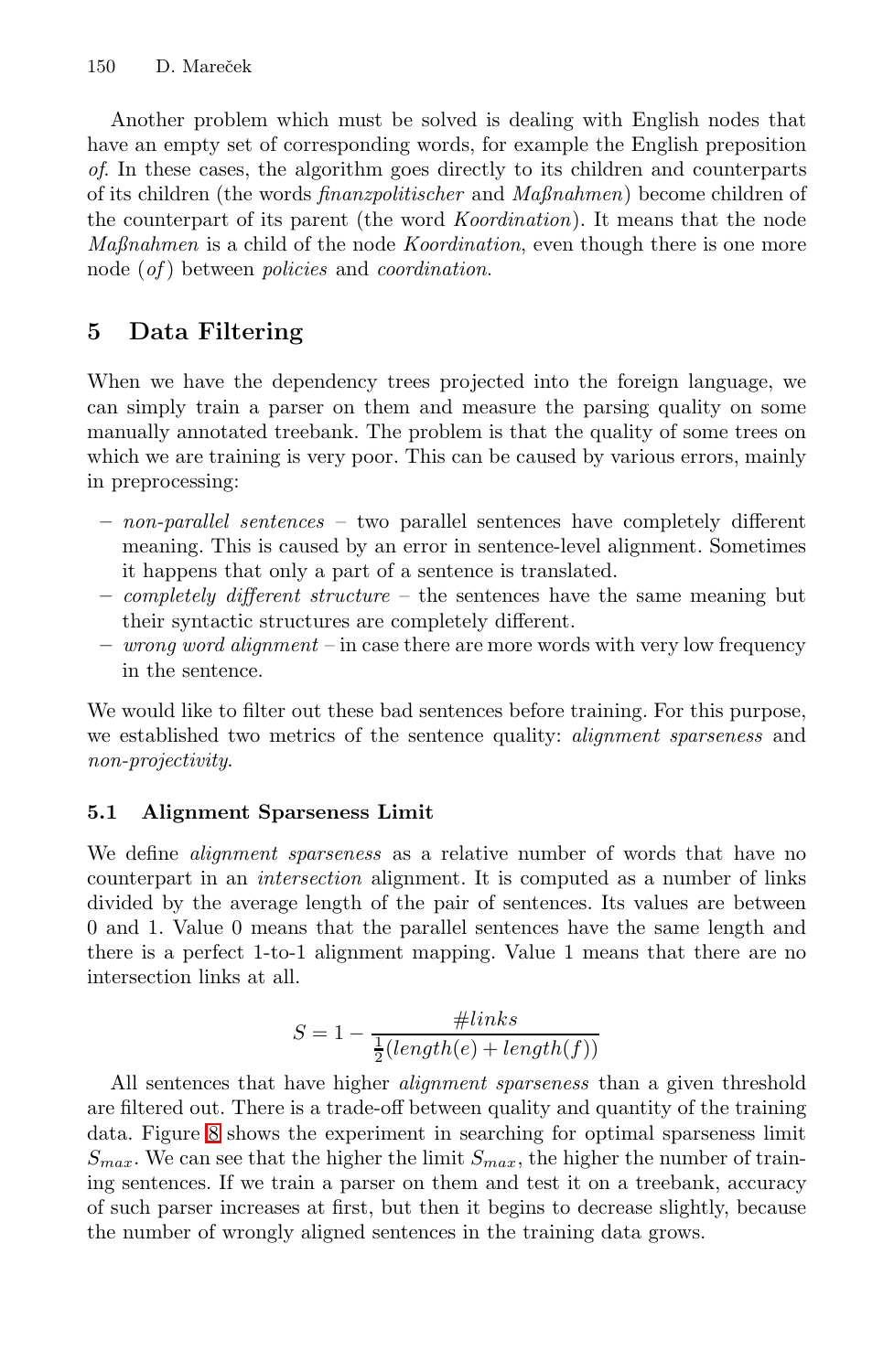

**Fig. 8.** Relations between alignment sparseness limit, number of sentences after filtering, and unlabeled parsing accuracy. This was measured on English-Czech News commentaries parallel corpus with approximately 100,000 sentence pairs. You can see that the optimal limit  $S_{max}$  here is 0.2. For this limit, the parser was trained only on 12,500 sentences, which means that we filter out more than 87% of sentences.

#### **5.2 Non-projectivity Limit**

The next criterion for recognition of trees [th](#page-7-1)at are not suitable for training the parser is the number of non-projective edges in them. An edge  $[d, g]$  in a tree is non-projective, if the parent *p* of the governing node *g* lays between *d* and *g*. Of course, some non-projective edges can be correct, but after the review of the projected trees, we found out that a majority of non-projective edges are errors caused mainly by the wrong word alignment.

The experiment in which we filter out also such sentences where there were more non-projectivities than a given limit is shown in Figure 9. We can see that the best parsing accuracy was achieved by filtering out all sentences containing at least one non-projective edge (the limit  $NP_{max} = 0$ ).

<span id="page-7-1"></span><span id="page-7-0"></span>

**Fig. 9.** Experiment with [fil](#page-7-2)tering out the sentences containing more non-projectivities than a given limit *NPmax*. It was done on Czech-English parallel corpus already filtered by alignment sparseness limit  $S_{max} = 0.25$ , which is more than 20,000 sentence pairs.

#### <span id="page-7-2"></span>**6 Experiments**

We ran our experiments on four languages: Bulgarian, Czech, Dutch, and German. For Czech and German, we used the News commentaries parallel corpus as it was prepared for the WMT10 translation task.<sup>1</sup> For Bulgarian and Dutch, we used

 $\frac{1}{1}$  http://www.statmt.org/wmt10/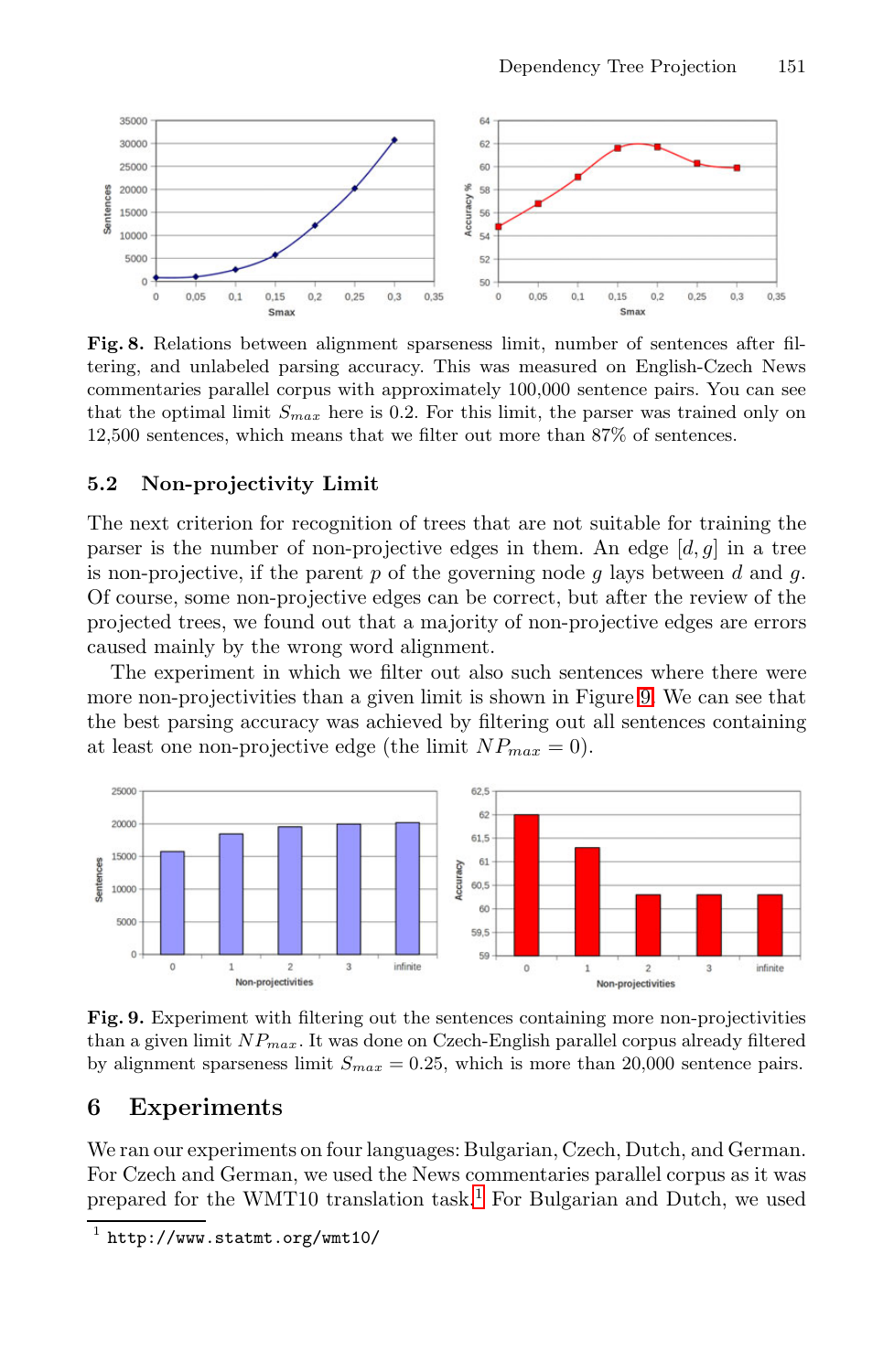the Acquis C[omm](#page-10-9)unautaire parallel corpus<sup>2</sup>. The English [sid](#page-8-0)e of the corpus was tagged by Morce tagger [9] and parsed by McDonald's maximum spanning tree parser [10] which was trained on English CoNLL  $X<sup>3</sup>$  data. The foreign (target) sides were tagged by Tree-tagger [11] with appropriate models downloaded from TreeTagger websites.<sup>4</sup>

<span id="page-8-0"></span>For filtering the projected trees, we tried several values for *alignment sparseness* limit and *non-projectivity* limit. Once we had the filtered trees, we trained the MST parser<sup>5</sup> on them. The parser was then tested on development-test data from the CoNLL X shared task [12]. The attachment accuracies are in Table 1.

**Table 1.** Unlabeled parsing accuracies for Bulgarian, Czech, Dutch, and German tested on CoNLL X testing data. *Smax* and *NPmax* are the thresholds used for filtering data before training. The "EN parser" column describes the post-processing steps used for English parsing.

|        | Language Parallel Corpus                           | EN parser           |  | $ S_{max} NP_{max} $ Accuracy |
|--------|----------------------------------------------------|---------------------|--|-------------------------------|
|        | Bulgarian Acquis Communautaire $CoNLL+CoordTr$ 0.2 |                     |  | $52.7\%$                      |
| Czech  | News commentaries                                  | $CoNLL+AuxVTr$ 0.15 |  | 62.0 %                        |
| Dutch  | Acquis Communautaire $CoNLL+CoordTr$ 0.2           |                     |  | 52.4 %                        |
| German | News commentaries                                  | $CoNLL+CoordTr$ 0.2 |  | $55.7\%$                      |

Ideally, the testing treebanks should follo[w](#page-10-5) the same annotation guidelines as the treebank on which we tra[in E](#page-10-10)nglish. However, that is not true in CoNLL X. The treebanks differ for example in capturing coordination structures or dealing with auxiliary verbs. For this reasons we implemente[d tw](#page-10-11)o post-processing steps; one for tr[an](#page-10-9)sforming coordination structures  $(CoordTr)^6$  and the other for rehanging auxiliary verbs  $(AuxVTr)$ .<sup>7</sup> The basic parsing (using the CoNLL data) is marked in Table 1 as *CoNLL*.

In order to compare our projection method with previous works, we ran the whole process on Bulgarian with exactly same setting as in [6]. We used the English-Bulgarian OpenSubtitles parallel corpus [13], the English side was parsed by McDonald's MST parser trained on sections 2-21 of the Penn treebank with dependencies extracted using the head rules of Yamada and Matsumoto [14]. The parser was tested on the Bultreebank corpus as it was released for CoNLL X [12]

<span id="page-8-1"></span><sup>&</sup>lt;sup>2</sup> Only the one-to-one sentence pairs were extracted from the parallel corpus and due to the computability reasons, we used only the first 100,000 parallel sentences which length was higher than two and lower than 30 words.

<span id="page-8-2"></span><sup>3</sup> http://nextens.uvt.nl/~conll/

<sup>4</sup> http://www.ims.uni-stuttgart.de/projekte/corplex/TreeTagger/

<sup>&</sup>lt;sup>5</sup> We used the McDonald's parser mstparser-0.4.3b with these settings: order:1, iters:10, decode-type:proj, training-k:1.

<sup>6</sup> In English CoNLL data, the head of coordination structure is the conjunction. However, in Bulgarian and German, the first coordinating member is the head and the other members and conjunctions become its children.

<sup>7</sup> Auxiliary verbs in Czech CoNLL data (*byl*, *bude*, *by*) depend on the main verb, while English auxiliary verbs (*do*, *will*, *be*, *have*) do not.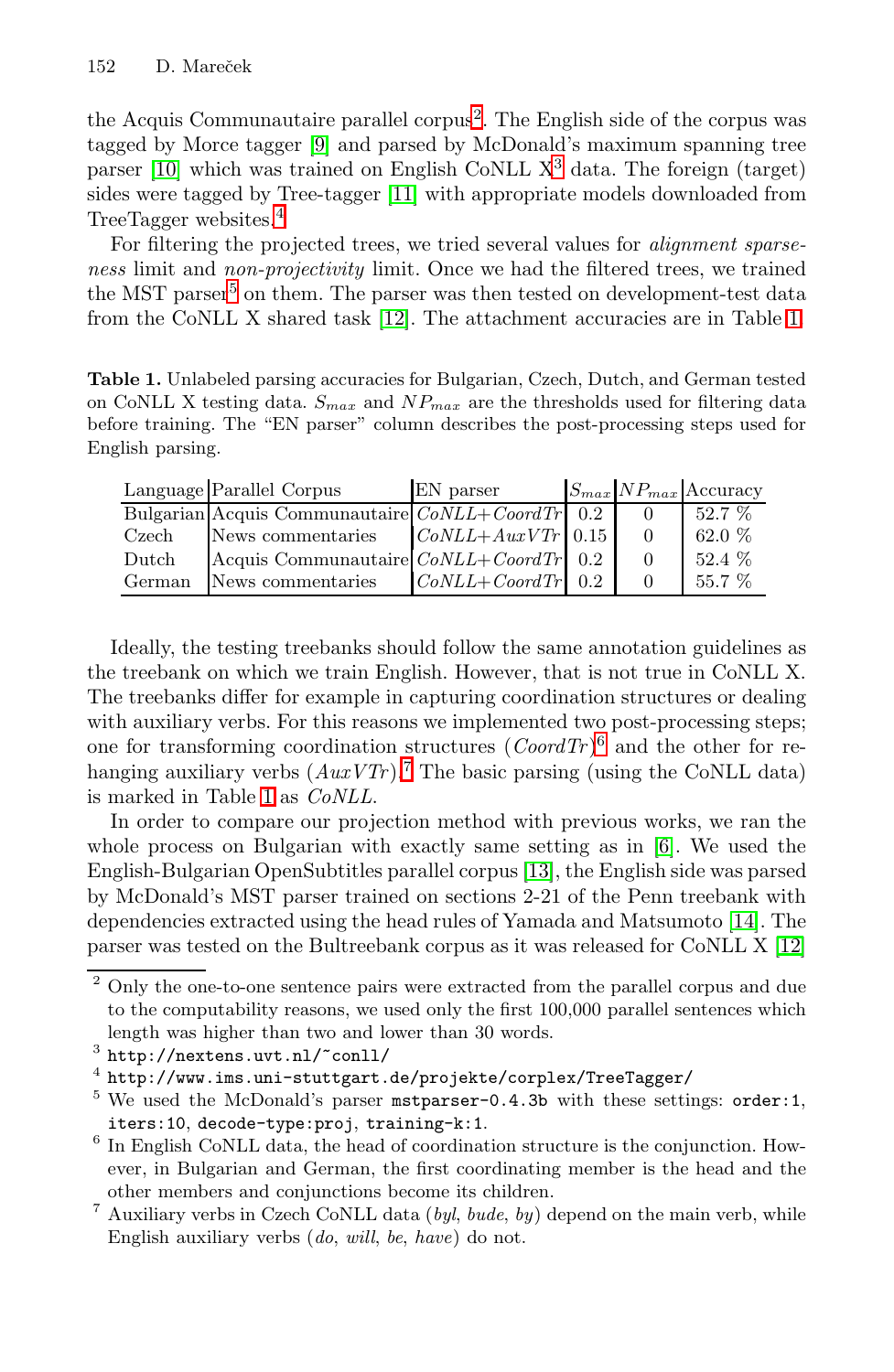**Table 2.** Comparison of unlabeled parsing accuracies on Bulgarian CoNLL X training set. Our method is by 0.3% better than the method presented by Ganchev et al. in their work [6].

| Method     | Parser                                       | Accuracy |
|------------|----------------------------------------------|----------|
|            | Ganchev et al. Discriminative model 66.9 $%$ |          |
|            | Ganchev et al. Generative Model              | 67.8 %   |
| Our method | MST parser                                   | 68.1 %   |

<span id="page-9-0"></span>shared task on the training sentences of up to 10 words. Punctuation was stripped at training time. The results compared in Table 2 show that our method outperforms the previous work [6] in unlabeled accuracy of the parser.

The projection algorithm written in Perl, example data, and the instructions how to run the whole process including syntactic analysis and alignment can be downloaded from http://www.cicling.org/2011/software/49/.

## **7 Conclusions and Future Plans**

In this paper, we describe a novel method for projecting dependency trees across parallel texts, in which diverse word-alignment symmetrizations are used. Even though we do not combine the projected dependencies with automatically inferred dependencies, and we train MST parser directly on the projected trees without any modifications, we show that the parsing accuracies reached by our simple projection method are comparable to the previous more complex works. We have made the comparison on Bulgarian data and we outperform the previous state-of-the-art result by 0.3%.

We see two main advantages of the presented algorithm. First, it uses different types of alignment links and therefore some of them may be more preferred in the projection than others. Second, the *X-to-English* alignment ensures that all words on the target side are linked somewhere. This fact helps in attachment of function words which do not have their own counterpart in English.

The biggest problem of this task is differences in annotation guidelines of particular treebanks. This fact makes the evaluation problematic. We would like to solve it in the future by creating more rules to make the treebanks more similar or even create a small multilingual treebank with the same annotation rules for several languages, which would be very useful for evaluating such experiments.

We are also aware of great amounts of trees that are filtered out before training. In the future we plan to incorporate into training data all well-aligned subtrees, not only the whole sentences.

#### **Acknowledgments**

This work has been supported by the European Community's Seventh Framework Programme (FP7/2007-2013) under grant agreement no. 247762 (FAUST, FP7-ICT-2009-4-247762), by the doctoral grant "Res Informatica" of the Grant Agency of the Czech Republic (GA201/09/H057), by grant GAUK 116310 of